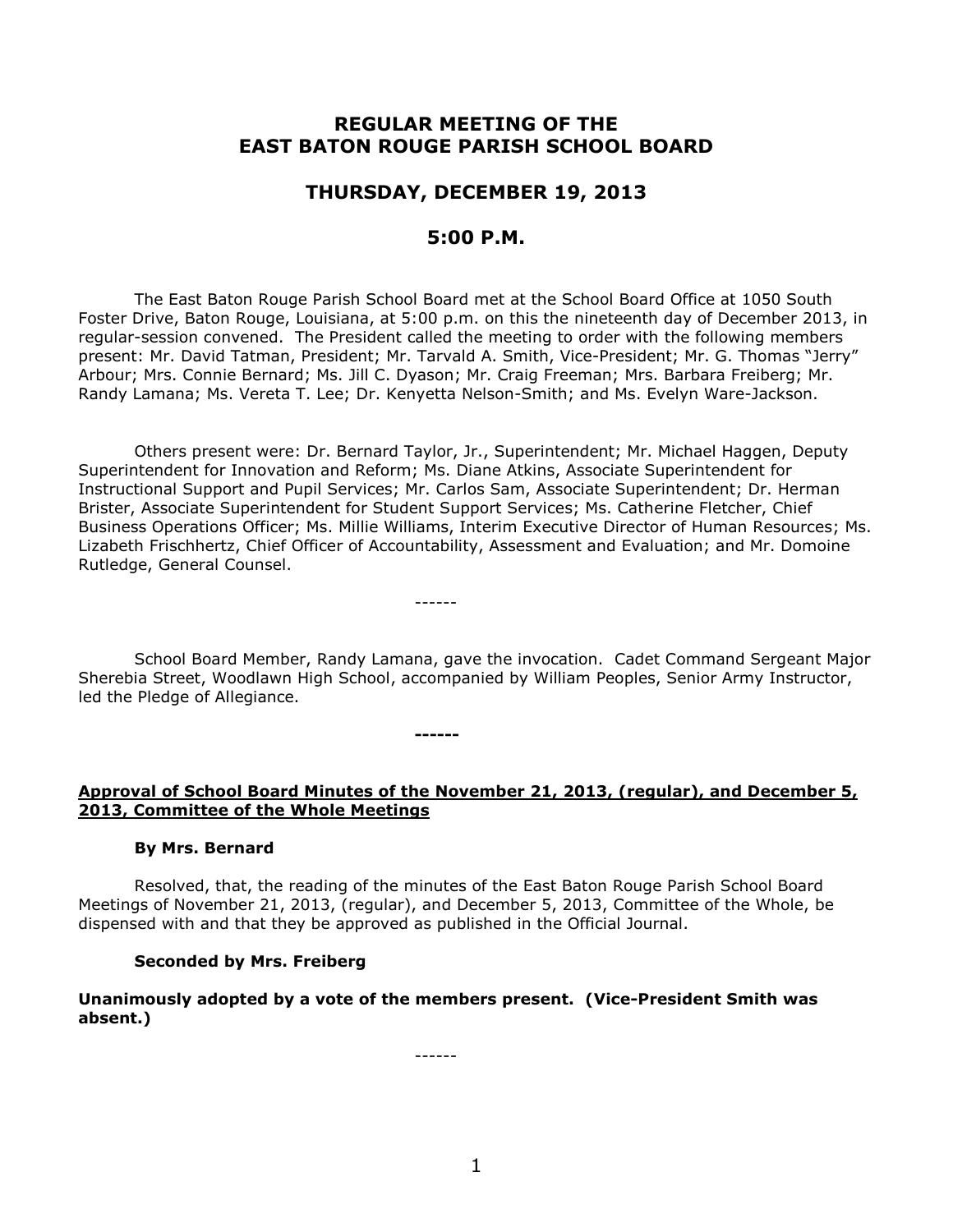## **Approval of Consent Agenda Items, Excluding Items #11, #12, #16, and #18**

## **By Dr. Nelson-Smith**

Resolved, that, the East Baton Rouge Parish School Board does hereby approve the Consent Agenda items, excluding items #11, #12, #16, and #18.

## **Seconded by Ms. Lee**

**Unanimously adopted by a vote of the members present. (Vice-President Smith was absent.)**

**------**

*The following items were approved as part of the Consent Agenda:*

## **Items approved by the Committee of the Whole for recommendation to the Board:**

**------**

Approval of the Proposed 2013-2014 Safe and Supportive Schools Budget.

Approval of a Memorandum of Understanding (MOU) for dual enrollment between the East Baton Rouge Parish School System and Baton Rouge Community College.

Acceptance of a donation of cosmetology equipment and supplies.

Acceptance of the United States Department of Agriculture (USDA) Food and Nutrition Services (FNS) Farm to School Planning Grant in the amount of \$44,999.99.

------

**------**

## *END OF CONSENT AGENDA ITEMS*

## **Approval to Consolidate Item #11 and Item #20**

## **By Mrs. Bernard**

Resolved, that, the East Baton Rouge Parish School Board does hereby approve consolidating Item #11 (Authorization for staff to advertise, accept the low bid meeting specifications and make the award of a contract for the Classroom Improvements at Polk Elementary School, or reject any and all bids for just cause in accordance with the Louisiana Public Bid Law; Louisiana Revised Statutes, Title 38; Chapter 10) and Item #20 (Approval for the administration to plan and implement a foreign language immersion program to be housed at Polk Elementary School, beginning with kindergarten during the 2014-2015 school year, which would require boundary changes that would reassign Polk Elementary School students to University Terrace and Buchanan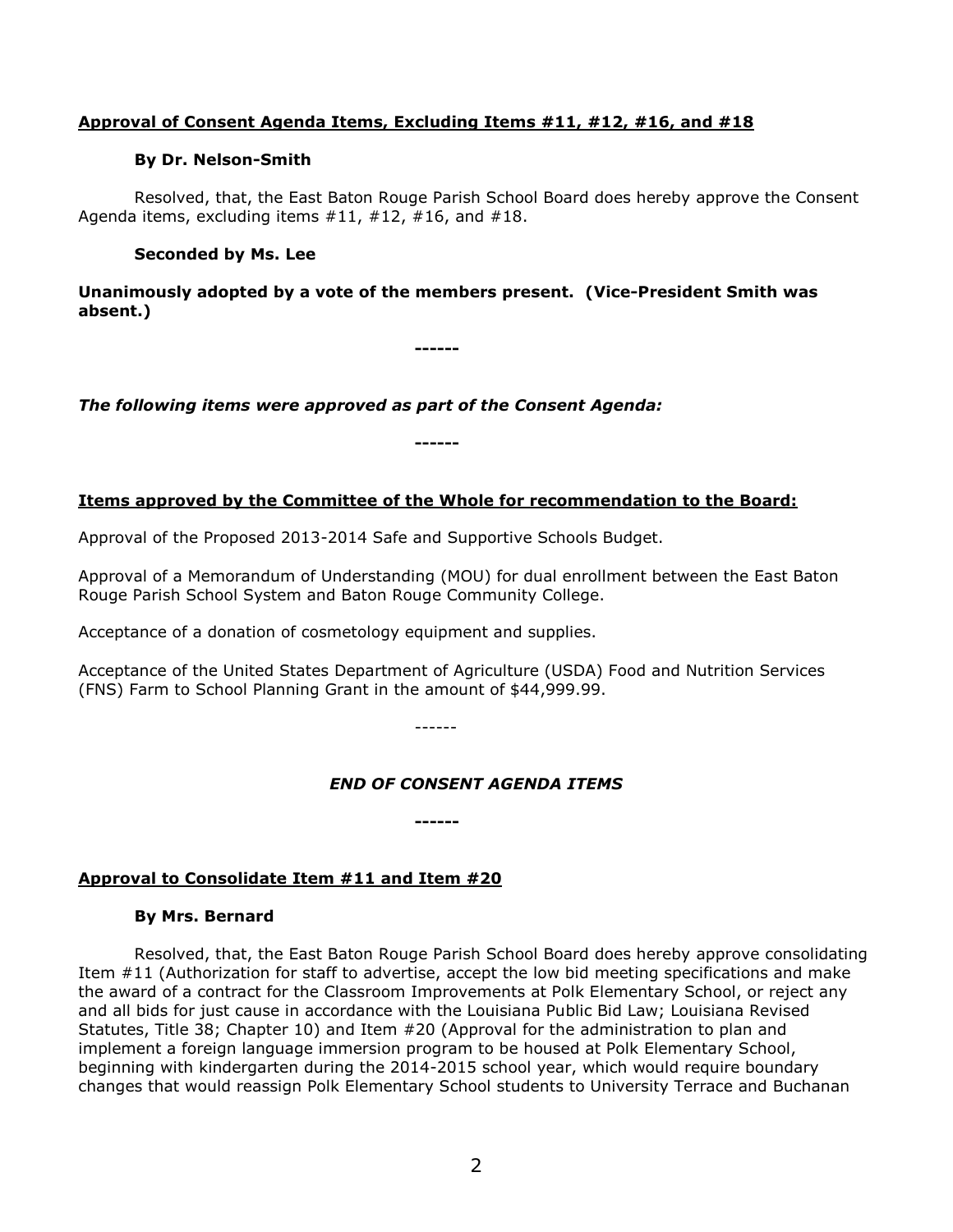Elementary Schools, along with assigning an area of Buchanan to Bernard Terrace Elementary School).

## **Seconded by Mrs. Freiberg**

### **Discussion followed.**

### **The following substitute motion was made.**

#### **By Mr. Freeman**

Resolved, that, the East Baton Rouge Parish School Board does hereby approve moving Item #11 (Authorization for staff to advertise, accept the low bid meeting specifications and make the award of a contract for the Classroom Improvements at Polk Elementary School, or reject any and all bids for just cause in accordance with the Louisiana Public Bid Law; Louisiana Revised Statutes, Title 38; Chapter 10) to immediately follow Item #20 (Approval for the administration to Plan and implement a foreign language immersion program to be housed at Polk Elementary School, beginning with kindergarten during the 2014-2015 school year, which would require boundary changes that would reassign Polk Elementary School students to University Terrace and Buchanan Elementary Schools, along with assigning an area of Buchanan to Bernard Terrace Elementary School).

## **Seconded by Mrs. Bernard**

#### **The vote on the substitute motion was as follows:**

| Yeas: $(7)$    | Mrs. Bernard, Ms. Dyason, Mr. Freeman, Mrs. Freiberg, Mr.<br>Lamana, Mr. Tatman and Ms. Ware-Jackson |
|----------------|------------------------------------------------------------------------------------------------------|
| Nays: $(3)$    | Mr. Arbour, Ms. Lee and Dr. Nelson-Smith                                                             |
| Abstained: (0) | None                                                                                                 |
| Absent: (1)    | Mr. Smith                                                                                            |
|                | The substitute motion was declared adopted.                                                          |

**------**

## **Approval for Item #12 to Follow Item #21**

#### **By Mrs. Bernard**

Resolved, that, the East Baton Rouge Parish School Board does hereby approve moving Item #12 (Authorization for staff to advertise, accept the low bid meeting specifications and make the award of a contract for the anticipated Classroom Improvements at Brookstown Elementary, or reject any and all bids for just cause in accordance with the Louisiana Public Bid Law; Louisiana Revised Statutes, Title 38; Chapter 10) to immediately follow Item #21 (Resolved, that, the East Baton Rouge Parish School Board does hereby grant approval for the administration to open Brookstown as a middle school to accommodate approximately 225 magnet students as well as 260 attendance zone students residing in the Prescott middle area, which will require approval of boundary changes that would reassign students to Brookstown Middle who are currently assigned to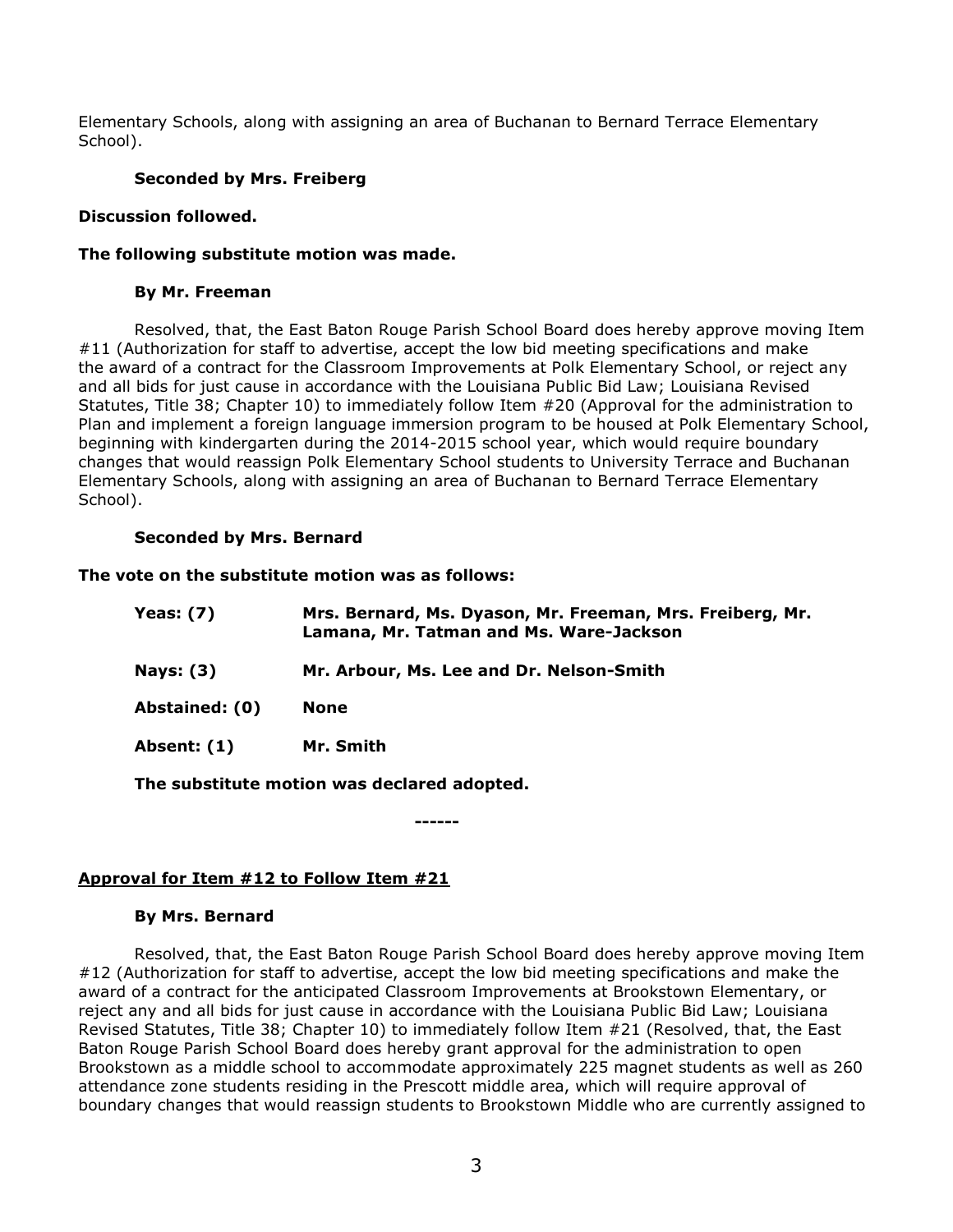Woodlawn, Southeast, Westdale, and Glasgow Middle Schools).

## **Seconded by Ms. Dyason**

**The vote on the motion was as follows:**

| <b>Yeas: (7)</b>                 | Mrs. Bernard, Ms. Dyason, Mr. Freeman, Mrs. Freiberg, Mr.<br>Lamana, Mr. Tatman and Ms. Ware-Jackson |
|----------------------------------|------------------------------------------------------------------------------------------------------|
| <b>Nays: (3)</b>                 | Mr. Arbour, Ms. Lee and Dr. Nelson-Smith                                                             |
| Abstained: (0)                   | None                                                                                                 |
| Absent: (1)                      | Mr. Smith                                                                                            |
| The motion was declared adopted. |                                                                                                      |

**------**

## **Authorization to Issue Request for Proposals (RFP)**

## **By Mr. Freeman**

Resolved, that, the East Baton Rouge Parish School Board does hereby authorize the administration to issue a Request for Proposals (RFP) to federally-qualified health centers for the provision of mental health services, inclusive of psychiatric social work and case management, for students enrolled in a pilot group of elementary, middle, high, and alternative schools.

## **Seconded by Ms. Ware-Jackson**

## **Discussion followed.**

## **The following substitute motion was made.**

## **By Ms. Dyason**

Resolved, that, the East Baton Rouge Parish School Board does hereby authorize administration to issue a Request for Proposals (RFP) to qualified providers of health centers for the provision of mental health services, inclusive of psychiatric social work and case management, for students enrolled in a pilot group of elementary, middle, high, and alternative schools.

## **Seconded by Mrs. Freiberg**

**Unanimously adopted by a vote of the members present. (Vice-President Smith was absent.)**

**------**

## **Authorization to Provide a One-Time Supplement of \$300.00 to All Eligible Employees**

**By Mrs. Freiberg**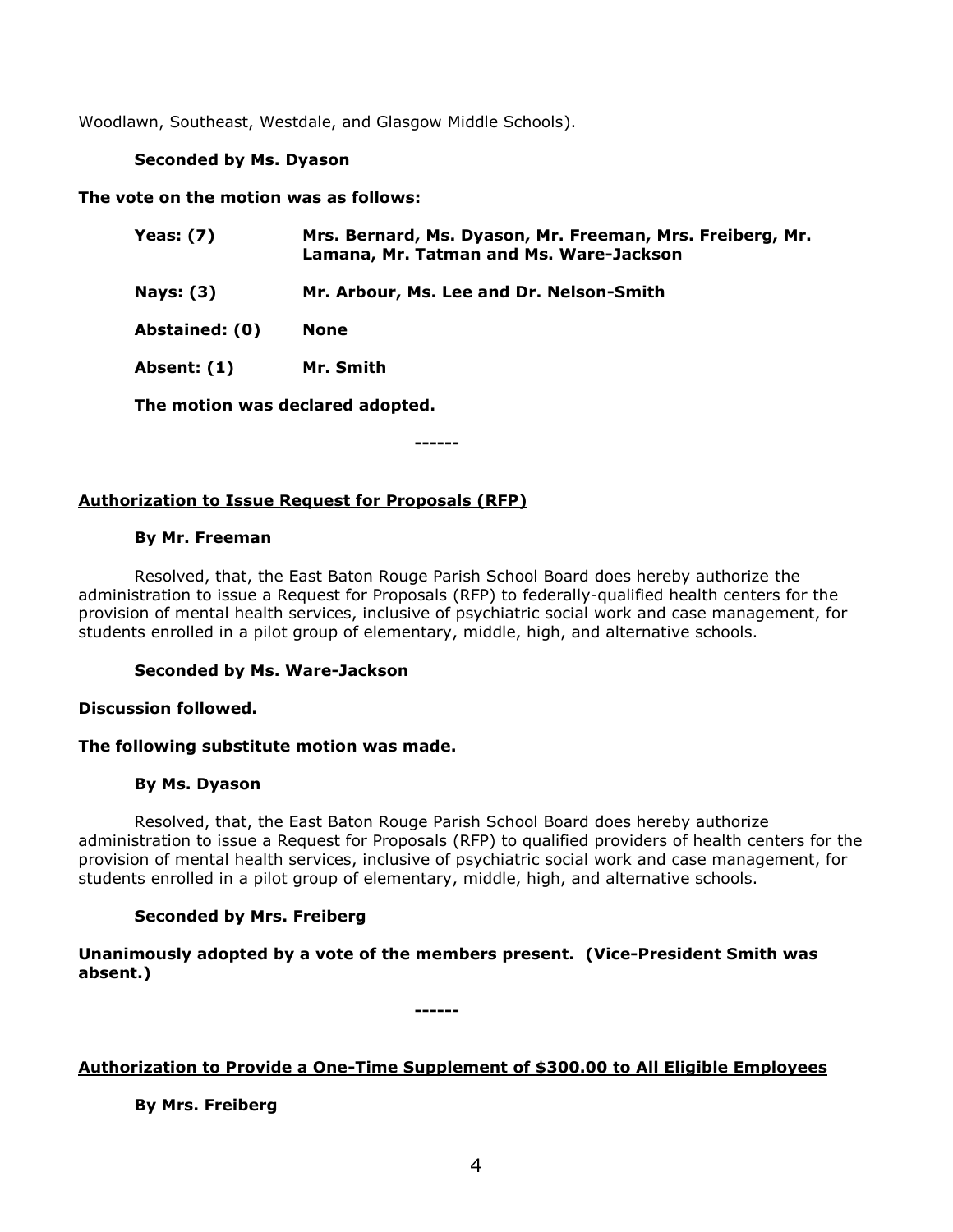Resolved, that, the East Baton Rouge Parish School Board does hereby authorize staff to provide a one-time supplement of \$300.00 to all eligible employees, not receiving the one-time stipend for certificated classroom teachers as required by the 2013 Regular Legislative Session regarding the 2.75% increase in the Minimum Foundation Program. Board members will be given additional details about all stipends/supplements given to employees.

### **Seconded by Mr. Arbour**

#### **Unanimously adopted by a vote of all the members.**

**Approval to Redistrict Students Attending Woodlawn Elementary School and Jefferson Terrace Elementary School**

**------**

#### **By Ms. Ware-Jackson**

Resolved, that, the East Baton Rouge Parish School Board does hereby give approval to redistrict students attending the following schools: (a) Woodlawn Elementary School, and living within the boundaries beginning at the center of Siegen Lane and Interstate 10; southeast along Interstate 10 to the center of Old Perkins Rd. W; west to the center of Perkins Rd; west to the west side of Metairie Drive; north to the Louisiana & Arkansas Railroad; west to the center of Siegen Lane; and north to the point of beginning, to Jefferson Terrace Elementary School, effective July 1, 2014; and (b) Jefferson Terrace Elementary School, and living within the boundaries beginning at the center of Siegen Lane and Interstate 10; south to the Louisiana & Arkansas Railroad; east to a point west of Metairie Drive; south to the west of Metairie Drive; south to the center of Perkins Rd.; west to the center of Bluebonnet Blvd; north to Interstate 10; southeast along Interstate 10 to the point of beginning; and also include moving the current line from the center of Bluebonnet Rd. to the center of Bluebonnet Blvd., to Westminster Elementary School, effective July 1, 2014.

#### **Seconded by Ms. Dyason**

#### **Discussion followed.**

## **The following substitute motion was made.**

#### **By Ms. Lee**

Resolved, that, the East Baton Rouge Parish School Board does hereby defer Item #11 (Authorization for staff to advertise, accept the low bid meeting specifications and make the award of a contract for the Classroom Improvements at Polk Elementary School, or reject any and all bids for just cause in accordance with the Louisiana Public Bid Law; Louisiana Revised Statutes, Title 38; Chapter 10), Item #12 (Authorization for staff to advertise, accept the low bid meeting specifications and make the award of a contract for the anticipated Classroom Improvements at Brookstown Elementary, or reject any and all bids for just cause in accordance with the Louisiana Public Bid Law; Louisiana Revised Statutes, Title 38; Chapter 10), Item #19 (Redistrict students attending the following schools: (a) Woodlawn Elementary School, and living within the boundaries beginning at the center of Siegen Lane and Interstate 10; southeast along Interstate 10 to the center of Old Perkins Rd. W; west to the center of Perkins Rd; west to the west side of Metairie Drive; north to the Louisiana & Arkansas Railroad; west to the center of Siegen Lane; and north to the point of beginning, to Jefferson Terrace Elementary School, effective July 1, 2014; and (b) Jefferson Terrace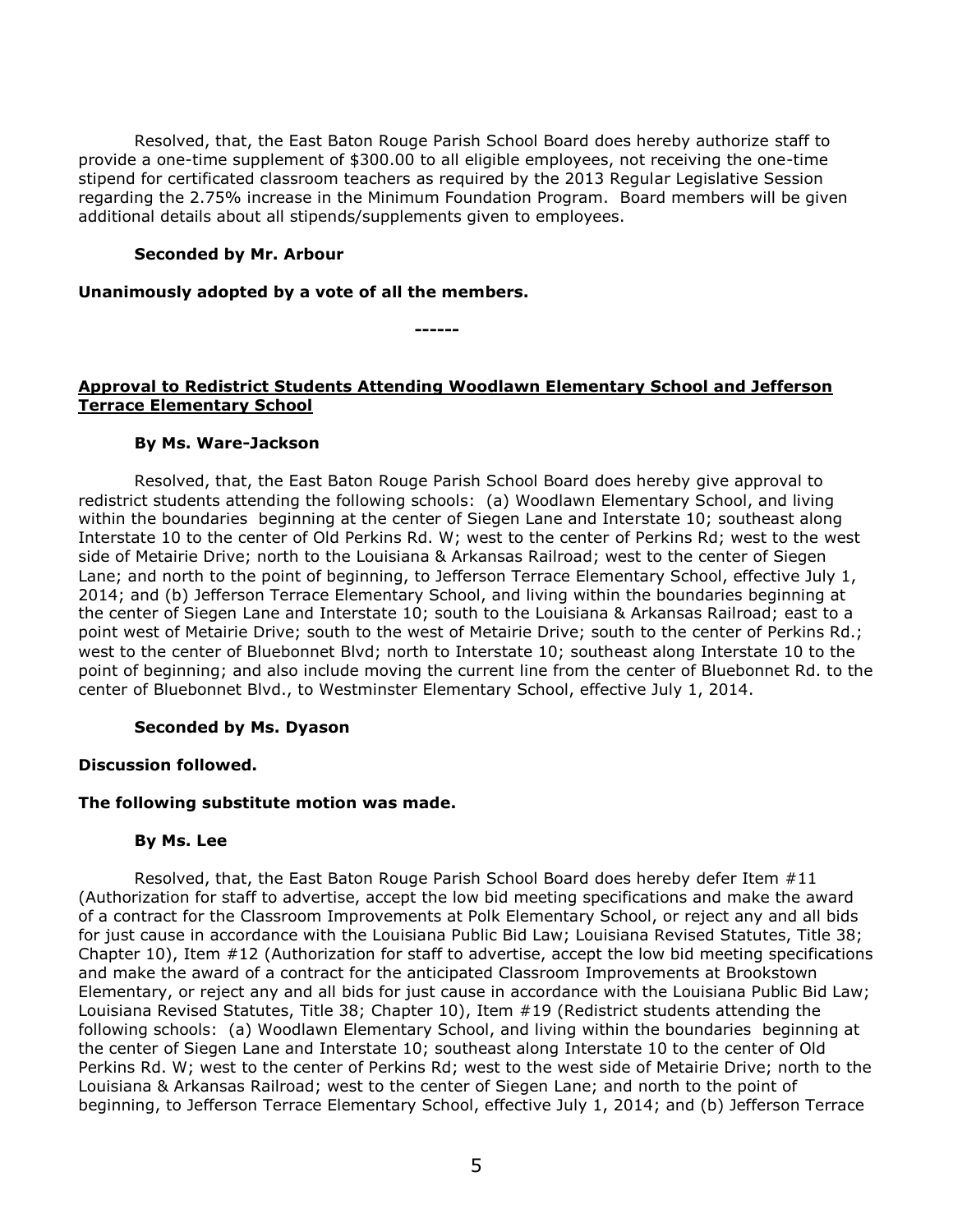Elementary School, and living within the boundaries beginning at the center of Siegen Lane and Interstate 10; south to the Louisiana & Arkansas Railroad; east to a point west of Metairie Drive; south to the west of Metairie Drive; south to the center of Perkins Rd.; west to the center of Bluebonnet Blvd; north to Interstate 10; southeast along Interstate 10 to the point of beginning; and also include moving the current line from the center of Bluebonnet Rd. to the center of Bluebonnet Blvd., to Westminster Elementary School, effective July 1, 2014), Item #20 (Approval for the administration to plan and implement a foreign language immersion program to be housed at Polk Elementary School, beginning with kindergarten during the 2014-2015 school year, which would require boundary changes that would reassign Polk Elementary School students to University Terrace and Buchanan Elementary Schools, along with assigning an area of Buchanan to Bernard Terrace Elementary School) and Item #21 (Request to grant approval for the administration to open Brookstown as a middle school to accommodate approximately 225 magnet students as well as 260 attendance zone students residing in the Prescott middle area, which will require approval of boundary changes that would reassign students to Brookstown Middle who are currently assigned to Woodlawn, Southeast, Westdale, and Glasgow Middle Schools) to a workshop to be scheduled in January before the Regular Board meeting on January 16, 2014.

## **Seconded by Dr. Nelson-Smith**

## **Discussion continued.**

## **The substitute motion was amended by the originator and seconder as follows:**

Resolved, that, the East Baton Rouge Parish School Board does hereby defer Item #19 (Redistrict students attending the following schools: (a) Woodlawn Elementary School, and living within the boundaries beginning at the center of Siegen Lane and Interstate 10; southeast along Interstate 10 to the center of Old Perkins Rd. W; west to the center of Perkins Rd; west to the west side of Metairie Drive; north to the Louisiana & Arkansas Railroad; west to the center of Siegen Lane; and north to the point of beginning, to Jefferson Terrace Elementary School, effective July 1, 2014; and (b) Jefferson Terrace Elementary School, and living within the boundaries beginning at the center of Siegen Lane and Interstate 10; south to the Louisiana & Arkansas Railroad; east to a point west of Metairie Drive; south to the west of Metairie Drive; south to the center of Perkins Rd.; west to the center of Bluebonnet Blvd; north to Interstate 10; southeast along Interstate 10 to the point of beginning; and also include moving the current line from the center of Bluebonnet Rd. to the center of Bluebonnet Blvd., to Westminster Elementary School, effective July 1, 2014), Item #20 (Approval for the administration to plan and implement a foreign language immersion program to be housed at Polk Elementary School, beginning with kindergarten during the 2014-2015 school year, which would require boundary changes that would reassign Polk Elementary School students to University Terrace and Buchanan Elementary Schools, along with assigning an area of Buchanan to Bernard Terrace Elementary School), and Item #21 (Request to grant approval for the administration to open Brookstown as a middle school to accommodate approximately 225 magnet students as well as 260 attendance zone students residing in the Prescott middle area, which will require approval of boundary changes that would reassign students to Brookstown Middle who are currently assigned to Woodlawn, Southeast, Westdale, and Glasgow Middle Schools) to a workshop to be scheduled in January before the Regular Board meeting on January 16, 2014.

## **The vote on the amended substitute motion was as follows:**

| Yeas: (8) | Mr. Arbour, Mr. Freeman, Mrs. Freiberg, Ms. Lee, Dr. Nelson- |
|-----------|--------------------------------------------------------------|
|           | Smith, Mr. Smith, Mr. Tatman, and Ms. Ware-Jackson           |

**Nays: (2) Mrs. Bernard and Ms. Dyason**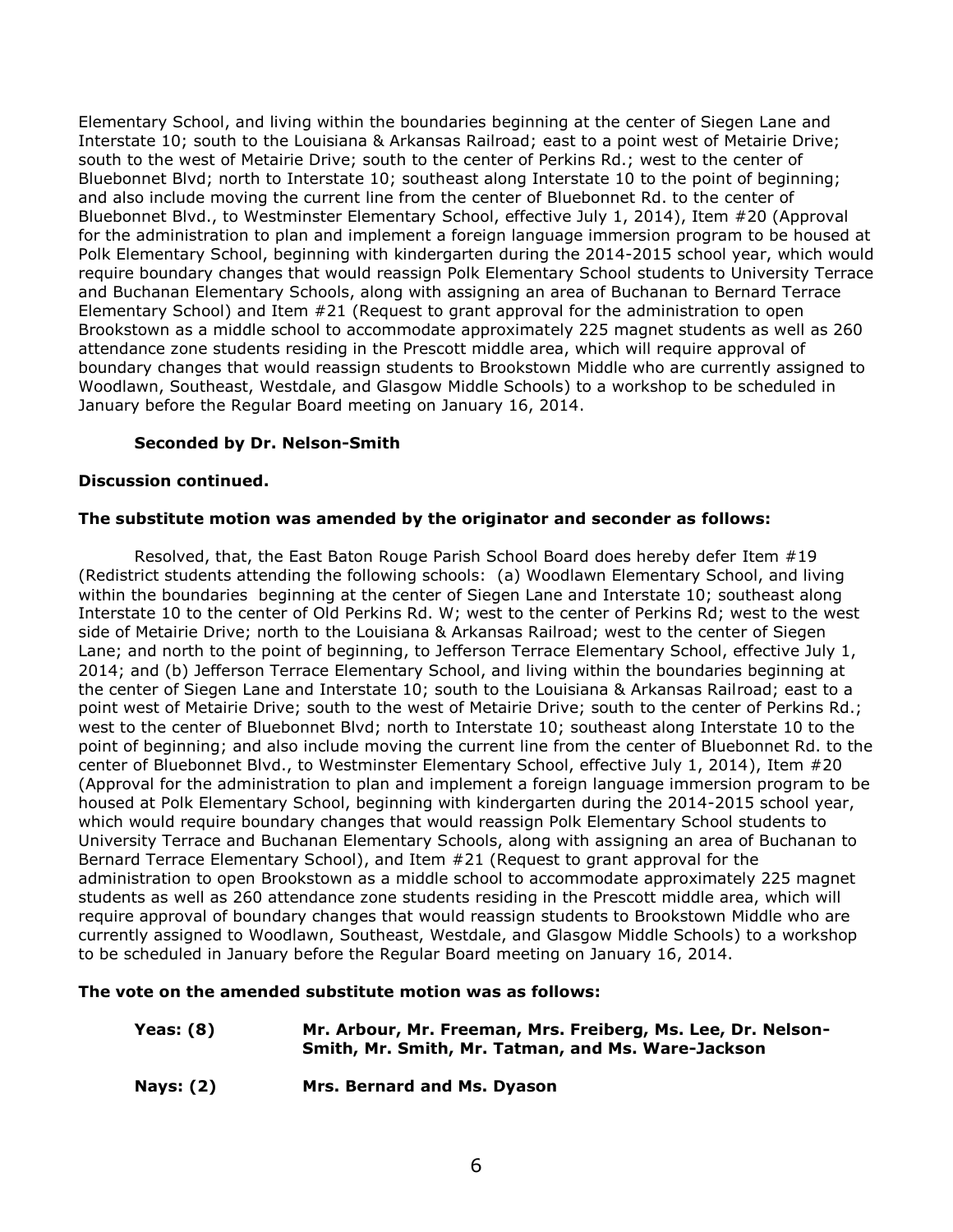**Abstained: (1) Mr. Lamana**

**Absent: (0) None**

**The amended substitute motion was declared adopted.**

**Authorization for Staff to Advertise, Accept the Low Bid and Award Contract**

**------**

## **By Mr. Freeman**

Resolved, that, the East Baton Rouge Parish School Board does hereby give authorization for staff to advertise, accept the low bid meeting specifications and make the award of a contract for the Classroom Improvements at Polk Elementary School, or reject any and all bids for just cause in accordance with the Louisiana Public Bid Law; Louisiana Revised Statutes, Title 38; Chapter 10.

## **Seconded by Ms. Ware-Jackson**

## **Discussion followed.**

## **The following substitute motion was made.**

## **By Mrs. Bernard**

Resolved, that, the East Baton Rouge Parish School Board does hereby defer the following items to the workshop to be scheduled before the Regular Board meeting of January 16, 2014: Item #11 (Authorization for staff to advertise, accept the low bid meeting specifications and make the award of a contract for the Classroom Improvements at Polk Elementary School, or reject any and all bids for just cause in accordance with the Louisiana Public Bid Law; Louisiana Revised Statutes, Title 38; Chapter 10), Item #12 (Authorization for staff to advertise, accept the low bid meeting specifications and make the award of a contract for the anticipated Classroom improvements at Brookstown Elementary, or reject any and all bids for just cause in accordance with the Louisiana Public Bid Law; Louisiana Revised Statutes, Title 38; Chapter 10), Item #22 (Renew the contract with Southern Strategy of Louisiana), and Item #23 (Approve the expanded Memorandum of Understanding (MOU) with the East Baton Rouge School System Foundation) to a workshop to be scheduled in January before the Regular Board meeting on January 16, 2014.

## **Seconded by Mr. Arbour**

## **Discussion continued.**

## **The substitute motion was amended by the originator and seconder.**

Resolved, that, the East Baton Rouge Parish School Board does hereby defer the following items to the workshop to be scheduled before the Regular Board meeting of January 16, 2014: Item #11 (Authorization for staff to advertise, accept the low bid meeting specifications and make the award of a contract for the Classroom Improvements at Polk Elementary School, or reject any and all bids for just cause in accordance with the Louisiana Public Bid Law; Louisiana Revised Statutes, Title 38; Chapter 10), and Item #12 (Authorization for staff to advertise, accept the low bid meeting specifications and make the award of a contract for the anticipated Classroom improvements at Brookstown Elementary, or reject any and all bids for just cause in accordance with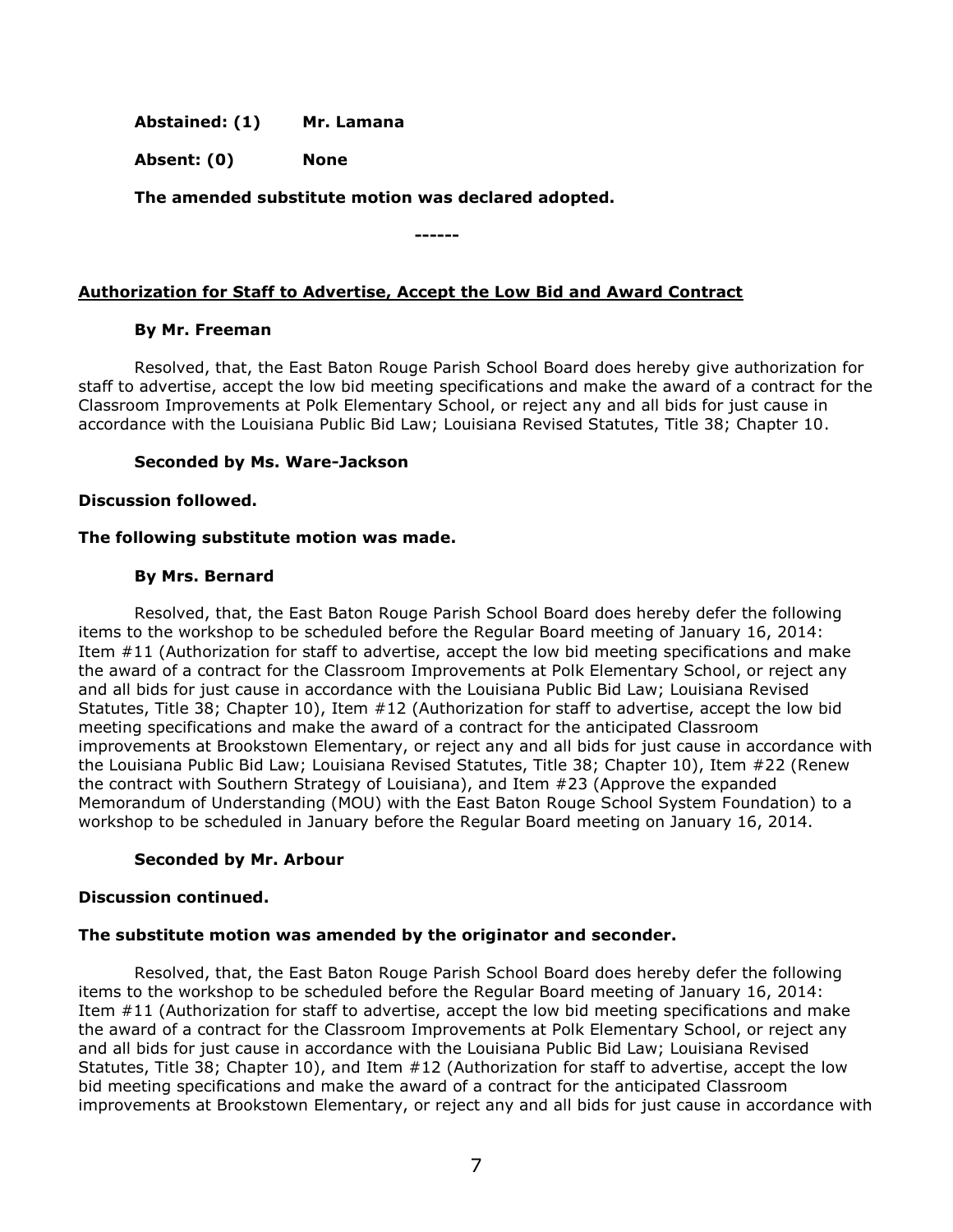the Louisiana Public Bid Law; Louisiana Revised Statutes, Title 38; Chapter 10) to a workshop to be scheduled in January before the Regular Board meeting on January 16, 2014.

## **The vote on the amended substitute motion was as follows:**

| Yeas: (4)        | Mr. Arbour, Mrs. Bernard, Ms. Dyason, and Mr. Lamana                                                  |
|------------------|-------------------------------------------------------------------------------------------------------|
| <b>Nays: (7)</b> | Mr. Freeman, Mrs. Freiberg, Ms. Lee, Dr. Nelson-Smith, Mr.<br>Smith, Mr. Tatman, and Ms. Ware-Jackson |
| Abstained: (0)   | <b>None</b>                                                                                           |
| Absent: (0)      | None                                                                                                  |
|                  |                                                                                                       |

**The amended substitute motion failed.**

## **Discussion continued.**

## **The following substitute motion was made.**

## **By Mr. Arbour**

Resolved, that, the East Baton Rouge Parish School Board does hereby give authorization for staff to advertise, accept the low bid meeting specifications and make the award of a contract for the Classroom Improvements at Polk Elementary School, or reject any and all bids for just cause in accordance with the Louisiana Public Bid Law; Louisiana Revised Statutes, Title 38; Chapter 10. Enactment of this item is subject to the approval of Item #20 (Approval for the administration to plan and implement a foreign language immersion program to be housed at Polk Elementary School, beginning with kindergarten during the 2014-2015 school year, which would require boundary changes that would reassign Polk Elementary School students to University Terrace and Buchanan Elementary Schools, along with assigning an area of Buchanan to Bernard Terrace Elementary School).

## **Seconded by Mrs. Bernard**

## **The vote on the substitute motion was as follows:**

| <b>Yeas: (4)</b> | Mr. Arbour, Mrs. Bernard, Ms. Dyason, and Mr. Lamana                                                  |
|------------------|-------------------------------------------------------------------------------------------------------|
| <b>Nays: (7)</b> | Mr. Freeman, Mrs. Freiberg, Ms. Lee, Dr. Nelson-Smith, Mr.<br>Smith, Mr. Tatman, and Ms. Ware-Jackson |
| Abstained: (0)   | <b>None</b>                                                                                           |
| Absent: (0)      | <b>None</b>                                                                                           |
|                  |                                                                                                       |

**The substitute motion failed.**

**The vote on the original motion was as follows:**

**Yeas: (7) Mr. Freeman, Mrs. Freiberg, Ms. Lee, Dr. Nelson-Smith, Mr. Smith, Mr. Tatman, and Ms. Ware-Jackson**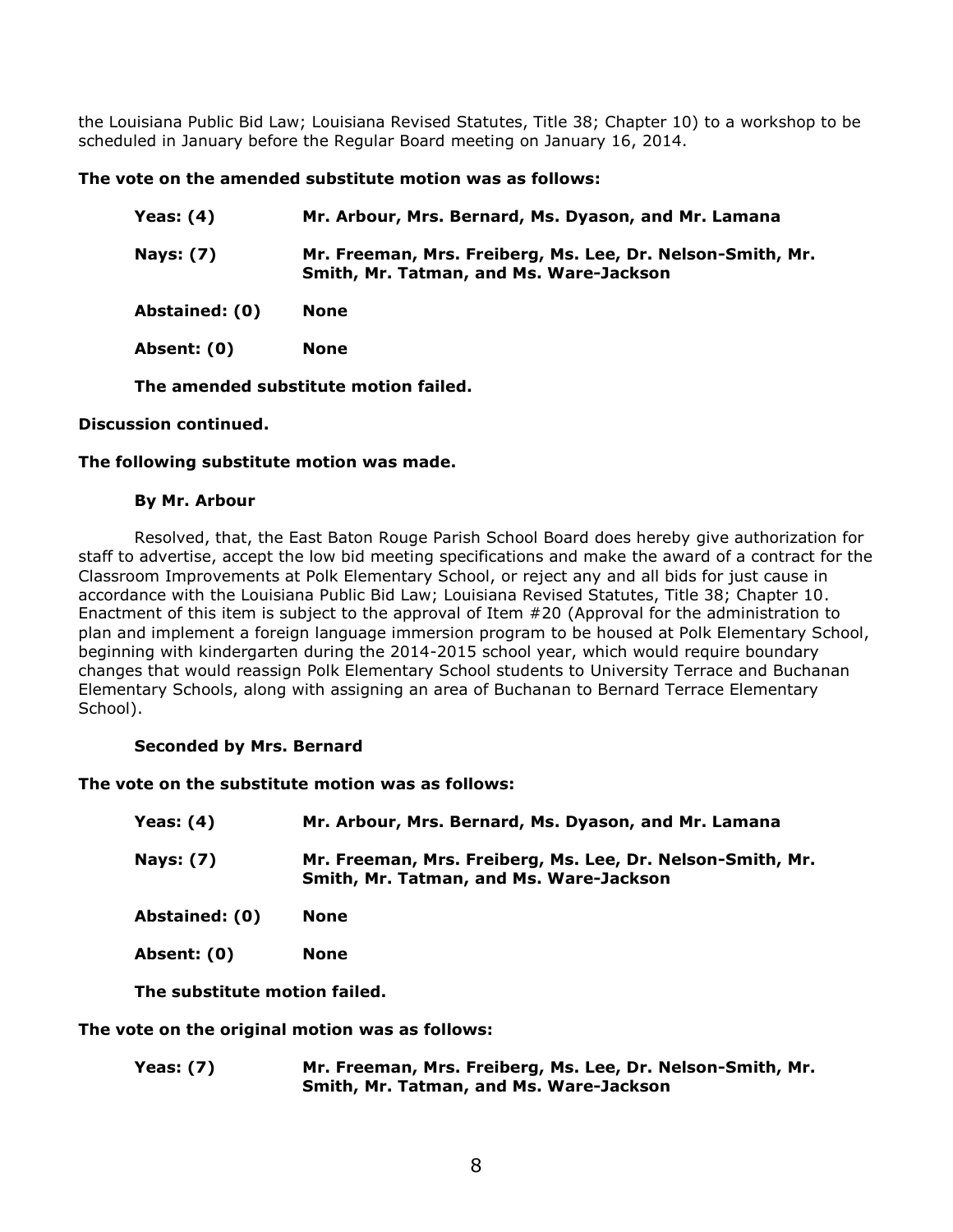**Nays: (3) Mr. Arbour, Mrs. Bernard, and Ms. Dyason**

**Abstained: (1) Mr. Lamana**

**Absent: (0) None**

**The original motion passed.**

**------**

# **Authorization for Staff to Advertise, Accept the Low Bid and Award Contract**

## **By Mr. Smith**

Resolved, that, the East Baton Rouge Parish School Board does hereby give authorization for staff to advertise, accept the low bid meeting specifications and make the award of a contract for the anticipated Classroom Improvements at Brookstown Elementary, or reject any and all bids for just cause in accordance with the Louisiana Public Bid Law; Louisiana Revised Statutes, Title 38; Chapter 10.

## **Seconded by Mr. Lamana**

## **The vote on the motion was as follows:**

| <b>Yeas: (10)</b> | Mrs. Bernard, Ms. Dyason, Mr. Freeman, Mrs. Freiberg, Mr.<br>Lamana, Ms. Lee, Dr. Nelson-Smith, Mr. Smith, Mr. Tatman, and<br>Ms. Ware-Jackson |
|-------------------|------------------------------------------------------------------------------------------------------------------------------------------------|
| Nays: $(1)$       | Mr. Arbour                                                                                                                                     |

**Abstained: (0) None**

**Absent: (0) None**

**The motion was declared adopted.**

**------**

## **Approval to Renew a Contract**

## **By Mrs. Freiberg**

Resolved, that, the East Baton Rouge Parish School Board does hereby give approval to renew the contract with Southern Strategy of Louisiana.

## **Seconded by Mr. Freeman**

## **The vote on the motion was as follows:**